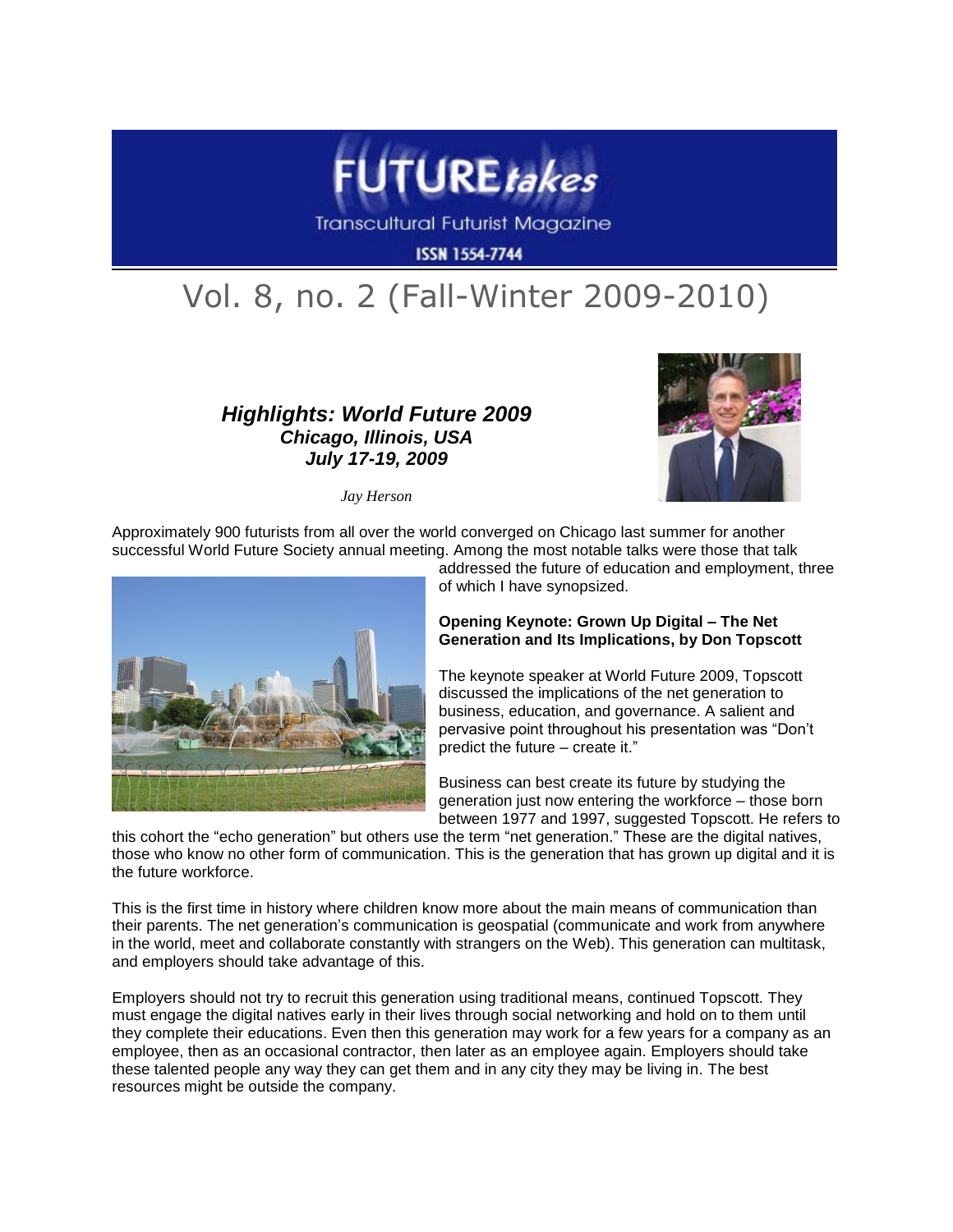Advised Topscott, once a net generation employee comes on board, employers would be wise to remember:

 $Work = collaboration = learning = fun$ 

Their tools will be social networks, wikis, RSS feeds, and blogs, not training classes, Topscott envisioned. The net generation wants constant feedback on performance, not annual reviews. To sell products to the net generation, create websites that build communities. The speaker's 20 year old son was given a copy of the speaker's latest book on Christmas morning. By dinner time he had created a community of interest around the book, 130 people worldwide, and they had a constitution and elected officers all by the time of Christmas dinner. The son previously knew only about four of the people who joined. There are many implications in this type of communication. Engage customers digitally and collaborate with them. The brand becomes not just an identifiable logo but a relationship in the interactive world.

For the net generation, all communication is customized by the user. In contrast, previous generations could not customize "The Mickey Mouse Club" or "Howdy Doody."

As for education, school systems have not kept up with the way the net generation learns, continued Topscott. The net generation students learn by writing their own encyclopedias, creating news programs, creating textbooks. Those who have childhood diseases are collaborating with other children with these diseases all over the globe, and new Websites can facilitate this. Topscott envisions new teaching paradigms that will supplant those that are more familiar:

| Old               | <b>New</b>      |
|-------------------|-----------------|
| teacher-centric   | student-centric |
| one way           | multiple ways   |
| one-size-fits-all | customized      |
| student isolation | collaborative   |

#### Teaching Paradigms

Governments, too, will be platforms for collaboration (providing data, tools) rather than a provider of services. Governments will provide data on crime, schools, NGOs, etc. Citizens will intervene to use this info to create solutions. In a recent election, the Green Party of Canada created their platform as a wiki. Whereas the United States government presently issues social security numbers from birth, an online presence created from birth will be more important to newborns.

Lack of networked collaboration has caused failure in financial systems, energy, global governance, educational systems, industrial age manufacturing, media, science, and cities, continued Topscott. The agrarian age was overtaken by the printing press and the industrial age by the Internet. The Internet in turn has given way to the age of networked intelligence.

### **Complexipacity – assessing one's ability to deal with modern complexity, by David Pearce Snyder.**

The world is very complex and K-12 education is not teaching skills needed to solve problems or make decisions, observed Snyder. In January 2009, *On the Horizon*, a future-oriented newsletter for teachers, issued a call for papers on measuring complexipacity and teaching to improve these skills, but not a single teacher submitted a paper. Through the Internet, however, business leaders, consultants, accountants, and engineers submitted papers.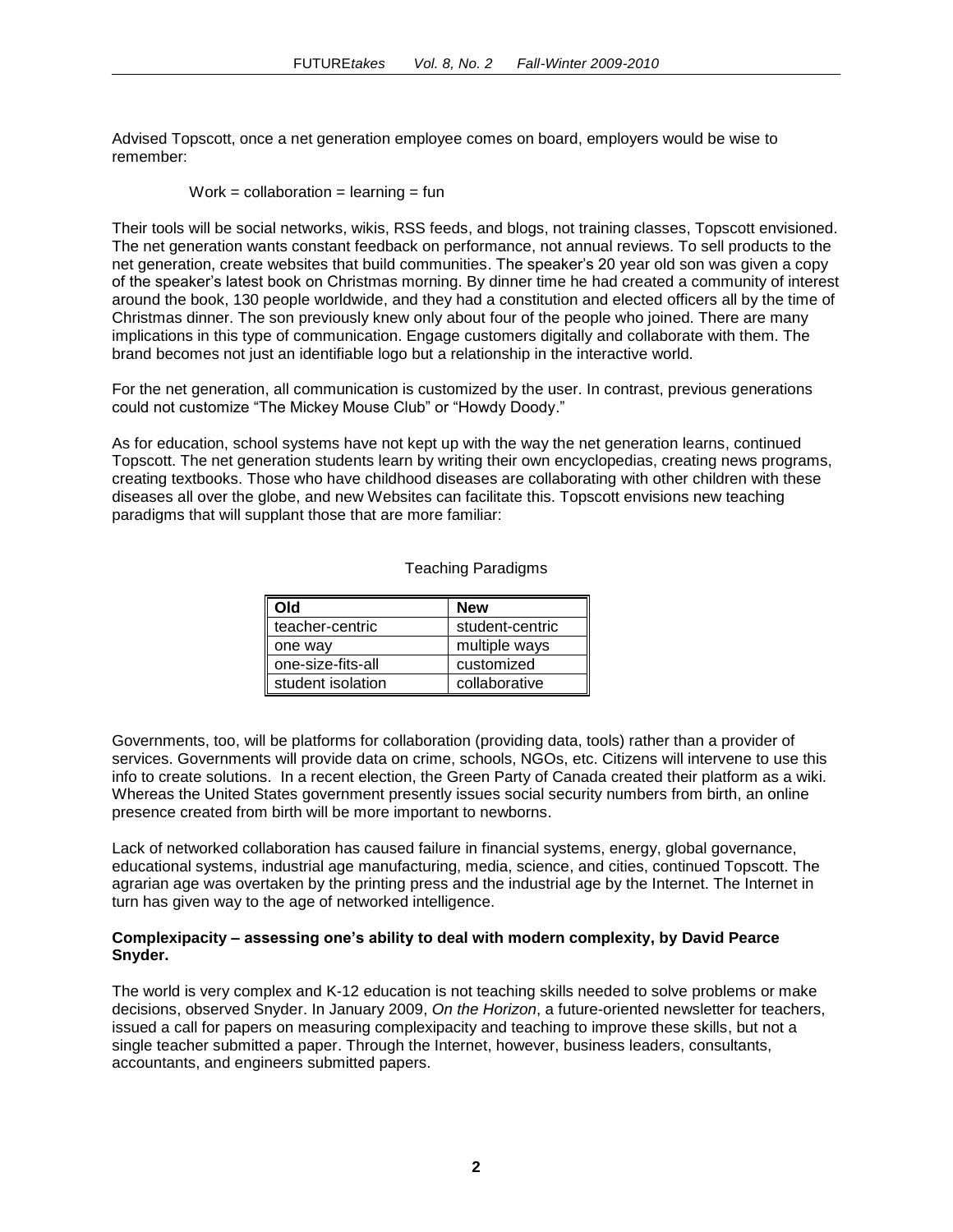In the past it was easier to deal with what appeared as complex at the time – e.g. fixing one's car or planting new crops. These tasks required simple solutions using existing skills. Now, however, complexity has increased substantially, several reasons for which Snyder identified:

- fiscal, social, and environmental factors  $\bullet$
- globalization—more markets, more suppliers  $\bullet$
- $\bullet$ transparency and on-line media
- increasing government regulation and oversight  $\bullet$
- universal connectivity requiring immediate response

Present curricula are inadequate for dealing with typical issues confronted in the modern world, continued Snyder, for example:

- Should I go back to school and start a new career?  $\bullet$
- What course of treatment to select for my family member recently diagnosed with cancer?  $\bullet$
- Should I accept a buyout and retire early or keep working?
- $\bullet$ What type of mortgage should I take?
- What arrangements should I make for my parents now that they cannot live on their own?

School systems use standardized curricula requiring students to memorize useless information. The standard curriculum deals with everyday familiar situations. It stifles young people's natural aptitude for originality, creativity, and integrated thinking. The current curriculum is insufficient to teach higher order skills. Today's students need to learn systemic thinking, creativity, collaboration / teamwork, contextual learning, cyber literacy, problem solving, and communication. They cannot learn these skills sitting in a classroom, especially with many teachers still focused on the 3Rs (reading, 'riting, and 'rithmetic) type curriculum, said Snyder.

Computer games with students collaborating in groups is the kind of school training that employers want. Singapore is distributing computers to all families and teaching students on line in their homes. The students collaborate with other students all over their nation. In coming years, students are likely to collaborate with students in other countries even if they speak different languages because of the efficient translation software currently being created.

Asked Snyder, if America cannot modernize its teaching methods, how can it compete in global markets in the future?

#### **The Global Talent Showdown, by Edward E. Gordon**

Summarizing his book on this topic, Gordon pointed out that there are 14.4 million unemployed people in the U.S. but there are 3 million vacant jobs, and 75% of these are technology jobs that Americans are not qualified to fill. As a result, companies are moving away. Gordon forecasted 12-24 million jobs vacant during 2010-2020. America's "education to employment" system doesn't work anymore. The generation retiring is better educated than the generation working. The US has poor literacy for a developed country, and greater than 50% of the population reads below an eighth grade level, said Gordon.

He noted that other countries have problems as well. In India, literacy is a barrier to employment. In China, many college graduates don't meet Western standards. In South Korea, high school grads are more interested in business and finance than in furthering the technology that the previous generations created. The coveted degree in Japan is now the MBA, and there is a fear of science.

Many American workers refuse to update skills and many federal-sponsored re-training programs are not effective, continued Gordon. There are no jobs for the skills people are being trained for in the community the trainee lives in. The US cannot import enough people with skills. Foreign companies want to relocate in the US because their countries have retiring populations but hesitate when they realize that the skill set